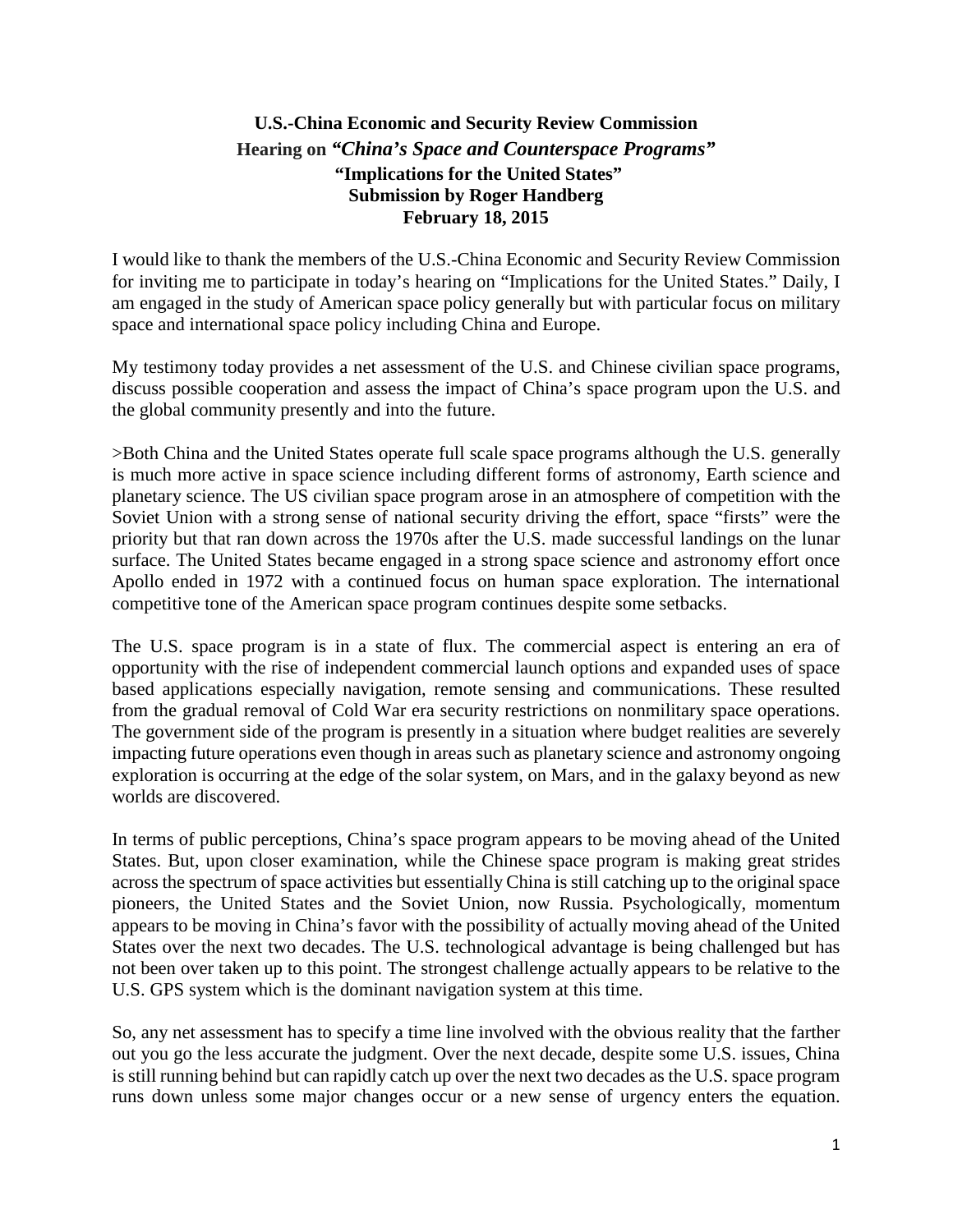Americans assume continued U.S. superiority but that is a thin margin that will require reinvigoration. One must note however China's program has not (at least publicly) suffered a major setback in terms of a flight loss with crew deaths, that will not change the technological aspect but may change the psychological and public momentum.

>China, since the 1970s after the departure of Mao Zedong, has envisioned their space program as a tool through which other states can be engaged, circumventing any U.S. objections. At first, their cooperative activities were with members of the Soviet bloc rather than globally. More recently, China's space program is part of their "charm offensive" in order to acquire allies or at least influence neutrals globally. States otherwise excluded from outer space activities can partner with China to acquire access in the form of useful space applications. The joint China Brazil Earth Resources Satellite program initiated in the 1980s represents one example of those efforts where China consciously uses its space assets especially launch vehicles, the Long March family, to engage in cooperative activities with other economically advancing and challenged states. Chinese Long March vehicles have carried satellites to orbit for Venezuela and Nigeria, both influential states in their regions. With more developed space states, China have linked up especially with the Europeans. For example, China invested in the early Galileo navigation system and more recently just agreed to a robotic program with the European Space Agency. More recently, China has become visibly active in joint programs with the European Space Agency and individual states such as France. Examples include a robotic mission with ESA and several efforts in astronomy with France, the latter having encountered problems with U.S. International Traffic in Arms Regulations (ITAR) policies which prohibit or limit use of U.S. technology with certain states without formal U.S. consent.

The United States and China do not directly cooperate due to U.S. congressional actions banning such cooperation. Restrictions were originally driven by events after World War 2 and further hardened by the Korean War. After President Richard Nixon's opening to China in 1972, subsequent establishment of formal diplomatic relations in 1979, cooperative activities came slowly or not at all. U.S. policy has consistently placed severe restrictions on transfer of militarily relevant space technologies. In addition, the U.S. and other states agreed upon the Missile Technology Control Regime which expanded the restrictions further and brought other states (now 34) to agree on limits on what missile technologies could be sold or transferred to nonmembers. ITAR restrictions were somewhat loosened in the late 1980s-early 1990s in the context of allowing launch of U.S. comsats on Chinese vehicles but generally remained in force.

By 1998, concerns were raised about satellite technology transfers occurring during post-accident investigations involving Chinese launch vehicles carrying U.S. comsats. In response, ITAR restrictions were further tightened, shutting out launches on Chinese vehicles. Further restrictions occurred after 9-11 and only now are those restrictions being loosened but not removed. Congress explicitly banned cooperation between NASA and China. The pressures for an easing of ITAR restrictions came from industry.

With reference to China, the concern was that the Chinese were surreptitiously accessing U.S. technologies for their military and economic advantage. Given the technological disparities existing earlier, that was not an unreasonable fear. Concern about cyber-attacks keeps one vigilant and skeptical but circumstances have changed at least partially. Over the past decade, China has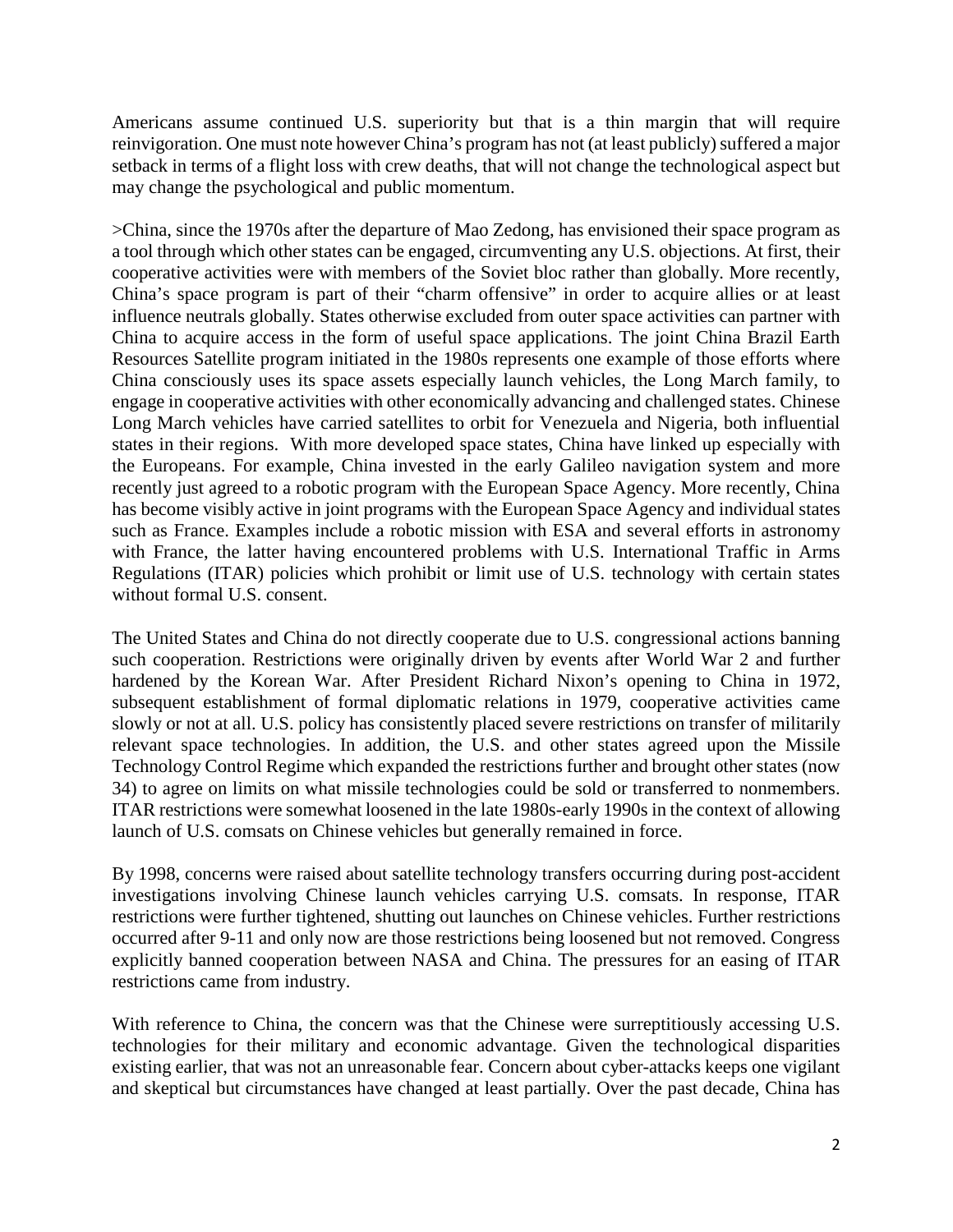consistently demonstrated the independent capabilities for conducting space operations in LEO and at the Moon. This work appears to have been indigenous rather than imported from elsewhere. Concerns about industrial espionage especially through cyberattacks are realistic and not inconsequential but the circumstances may be changing with regards to civil space activities.

Therefore, I would suggest opening the possibility for cooperative space activities between NASA and China on at least a limited basis. This would be particularly fruitful in conducting space station operations since the ISS is projected to terminate around 2024 with no follow on program in sight. Commercial options may arise but are still problematic at this point in time. China is proposing to complete its next space station around 2022 although slippage is always possible and likely. China has publicly said the Chinese Space Station would have international partners, mirroring the ISS as it presently exists. The United States has consistently argued that China must become an integral part of the international order; cooperative space activities are one facet of such outreach and in fact is least threatening to U.S. security and economic wellbeing. China is demonstrating the ability to operate its program in outer space without others participating which is the criterion for joining the space club as a major member, one of three who have sent humans into outer space.

>Assessing whether there exists a "space race" between the US and China is simple: no. A space race implies there are at least two parties involved in the competition. The United States does not directly responded to the Chinese space program's expanding activities especially human space activities. Instead, the US posture has been of isolating China in terms of participation in the International Space Station (ISS). For the United States, domestic considerations dominate the development of our space program. Budget concerns for example come in two forms: one is a concern with the federal deficit which leads to a statist position as demonstrated by the NASA budget over the past decades (see attached Table 1); and two, a continuing political-technical disagreement over where the next NASA human launch vehicle, the Space Launch System, should go. The disagreement boils down to the Moon first position and the "flexible path" as embodied in some variant in a crewed mission to an asteroid. These factors reduce any competitive response to China's space program with the recognition that there appears little political interest in engaging in such a competition. Furthermore, the U.S. is committed to a significant commercial engagement in outer space initially in Low Earth Orbit (LEO) and eventually farther out. So, the U.S. space program may look less capable than China's program in certain aspects because some has been farmed out to the private sector.

China's space program is an instrument for achieving and sustaining international prestige, as a symbol of military power, and an instrument for economic development. International prestige is critical for China as it strives to assume what they perceive as their proper role in world affairs as one of the dominant powers. Regionally, space activities become an instrument for signaling their superiority to Japan, its major regional rival. The result from China's perspective is a twofer: equality with the United States and superiority in the Asia-Pacific realm. All of this creates tensions with others both globally and especially regionally but for domestic political reasons that is an acceptable cost.

Launching satellites, space stations, and crewed vehicles to space are important symbols of Chinese military and economic power. In a manner similar to the Soviet Union in the earliest days after Sputnik, launching peaceful space payloads symbolically is the equivalent to launching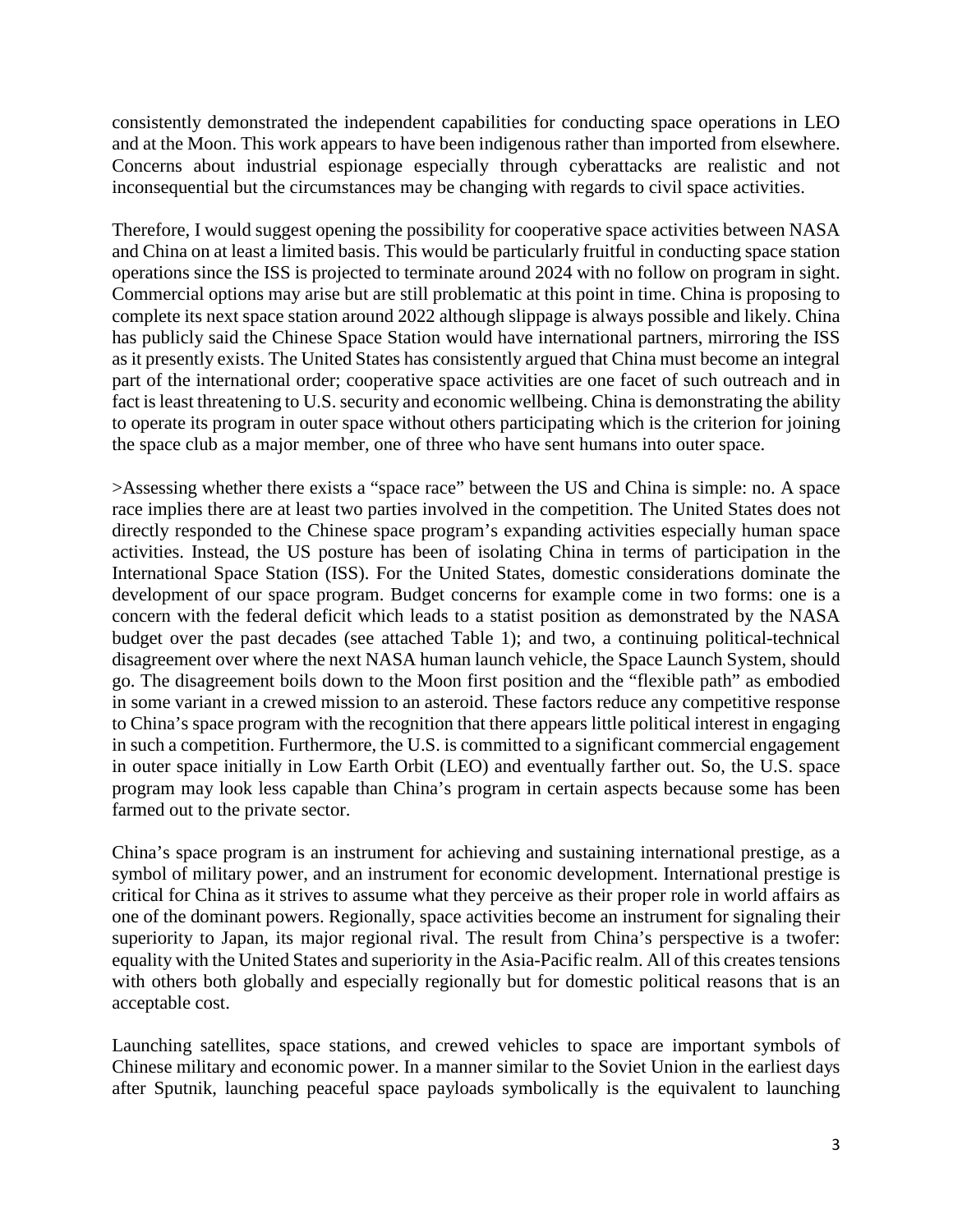ballistic missiles. Its signals that China possesses significant military capabilities. So, for China, a "space race" is underway – one in which China races to accomplish the same "space firsts" achieved by the Soviet Union and United States in the first decade and a half of the space age. The race is to acquire international attention and respect, the military aspect remains more muted but present in the background. One should point out that China's race to space is much more leisurely than occurred across the 1960s. In one sense, their margins for failure are much narrower, for China "failure is not an option" unlike the early space age when failure was expected as new technologies came on line. Prestige wise, China benefits from its successes but that is always fragile given the possibilities that a flight failure may occur especially in human spaceflight.

For the United States, by 2030, the question of where to go in terms of human space exploration will be decided and the exploration process under way or else the U.S. will have withdrawn from any significant role in conducting exploration of outer space by focusing its energies on robotic missions. The reality is that the U.S. and Chinese human space exploration programs may both confront the reality that space may prove too harsh an environment given existing technologies. Remember NASA is only now sending an astronaut to the ISS for a year and then will evaluate that individual with their twin to assess the amount of damage inflicted by the space environment. If China lands on the Moon, the question will be what are their long term plans for that location?

>The 2007 destruction of an obsolete Chinese weather satellite drew much world attention because the Chinese military appeared to be unaware or indifferent to the proliferation of orbital debris and its consequences. A subsequent U.S. shooting down of a descending satellite produced much less debris which reentered the atmosphere quickly. Recent estimates show that China despite the relative newness of its accessing Earth orbit has become the leader in creating orbital debris, reflecting their lack of systematic programs for disposal of obsolete satellites and space craft. NASA for example has deorbited various satellites when their missions ended and before the vehicle ran out of fuel to allow for a partially controlled descent. For example, when the ISS ends its effective lifespan, it will be deorbited into the Southern Pacific under hopefully controlled conditions. One estimate by the Russians was that China has contributed 40 percent of the debris in orbit with the U.S. and Russia around 25 percent each despite much longer space histories in terms of launches and satellites in orbit. Explosions of Long March vehicles after their payloads were orbited have occurred at least 4 times leading to the spread of debris as a result. China established mitigation policies but implementation has been slow, reflecting a relative lack of priority.

For all space states especially the United States with its large array of satellites, orbital debris is a major concern both commercially and militarily while the ISS has routinely been moved in orbit to avoid large pieces of orbital debris including entering the Soyuz vehicle on station as a lifeboat. If China does not become more conscious of orbital debris impact on space operations, the reality could be a significant decline in the ability of states to operate in space especially in low Earth orbit. Economically, the U.S. GPS system could be disabled and efforts at exploring space could be severely damaged. Ironically, China pushes for international agreements against weaponization of outer space with the argument in part about the debris catastrophe such a conflict would generate. That same effect could be accomplished just by lack of care in disposing of obsolete or otherwise useless space hardware. UN efforts to limit debris proliferation have the usual problem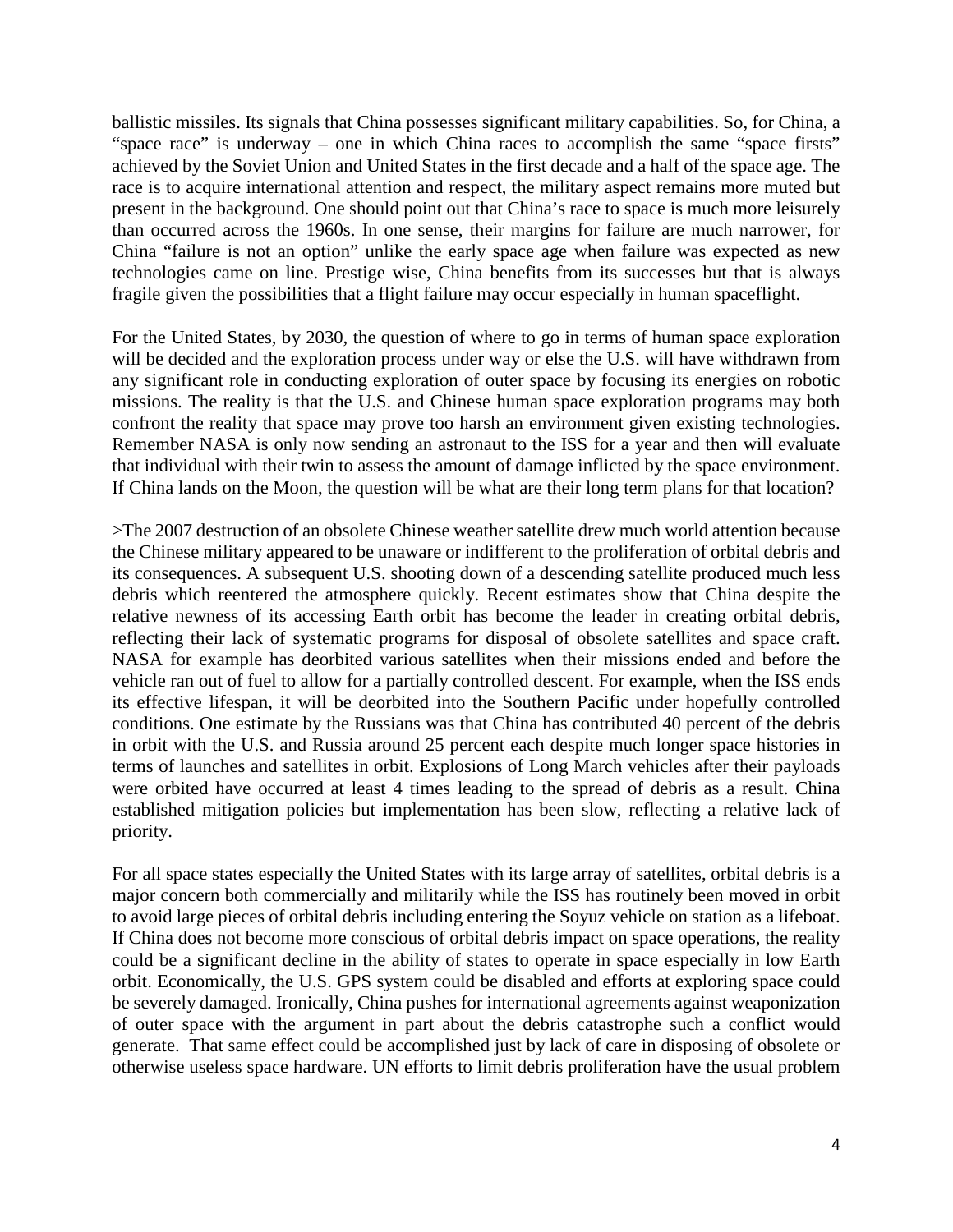of being obsolete but the U.S. and others have already demonstrated that mitigation can be achieved in absence of removal.

>China since the 1980s has pursued commercial activities initially through their China Great Wall Industry Corporation. Their Long March launchers represent a potentially strong competitor internationally. Earlier, they failed due to several launch accidents resulting in deaths among the local population. Those accidents combined with U.S. ITAR restrictions reduced their role in the global marketplace given American dominance in comsats at that time. In reality, their domestic launch manifest was growing, providing a means by which to reestablish Long March reliability. They launch a few non-Chinese payloads but the potential is growing because of the cooperative activities mentioned earlier. Their move in this sector may be adversely impacted by changes in the launch marketplace if SpaceX proves as successful and cost efficient as appears to be happening. Chinese technologies are improving such as in satellite construction but competition is also rising. For example, India and Japan are as their new launch systems and satellites are becoming available.

The most significant immediate Chinese commercial challenge to the United States is emerging in their Compass/BeiDou-2 navigation satellite system. This satnav system has achieved regional coverage and is building toward global coverage. The U.S. GPS system is the benchmark against which all other potential competitors are measured. The Russian GLONASS and European Galileo systems were both constructed as alternatives to the U.S. system, the latter as a direct commercial competitor while the Russian system is a carry forward from the Cold War. Both have encountered some turbulence but are both either on line (GLONASS) or coming into service (Galileo). Regardless, the Chinese system is rapidly growing in impact. Both Galileo and Compass/BeiDou-2 should be globally operational in 2020. A growing number of Global Navigation Satellite System (GNSS) commercial applications are built in multi-GNSS configurations, meaning presently GPS plus one of the others, GLONASS, Galileo or Compass/BeiDou-2. However, there is mounting evidence that different states involved in supporting a GNSS system are requiring their nationals to use their system. The Europeans are already being challenged on that requirement but the reality is China does not have to officially require its operators to do so since most operate at the sufferance of the government. The alliance between Russia and China (driven in part by the Ukrainian situation) will probably end with GLONASS and Compass/BeiDou-2 being their preferred arrangement especially after the latter becomes global. GNSS applications are a major economic driver in the global market as the uses proliferate well beyond the dreams of the original builders. The major U.S. advantage is that U.S. GPS satellites have proven extraordinarily reliable over the years while the GLONASS has had recurrent gaps in coverage.

>The impact of China's civil space programs and activities on U.S. space programs and industries comes mostly at the level of cooperative projects when China is willing to subsidize participation by economically challenged or neutral states. The U.S. further hampers its international cooperation efforts through the ITAR process but that has been a burden the nation has agreed to bear. China is excluded completely from space relevant exports under ITAR as it is applied. Otherwise, the U.S. relies on private vendors to make sales in other states that can qualify. That means that economic benefits are lost due to technology transfer restrictions tied to national security concerns. Such losses occur across the spectrum of U.S. space technologies and activities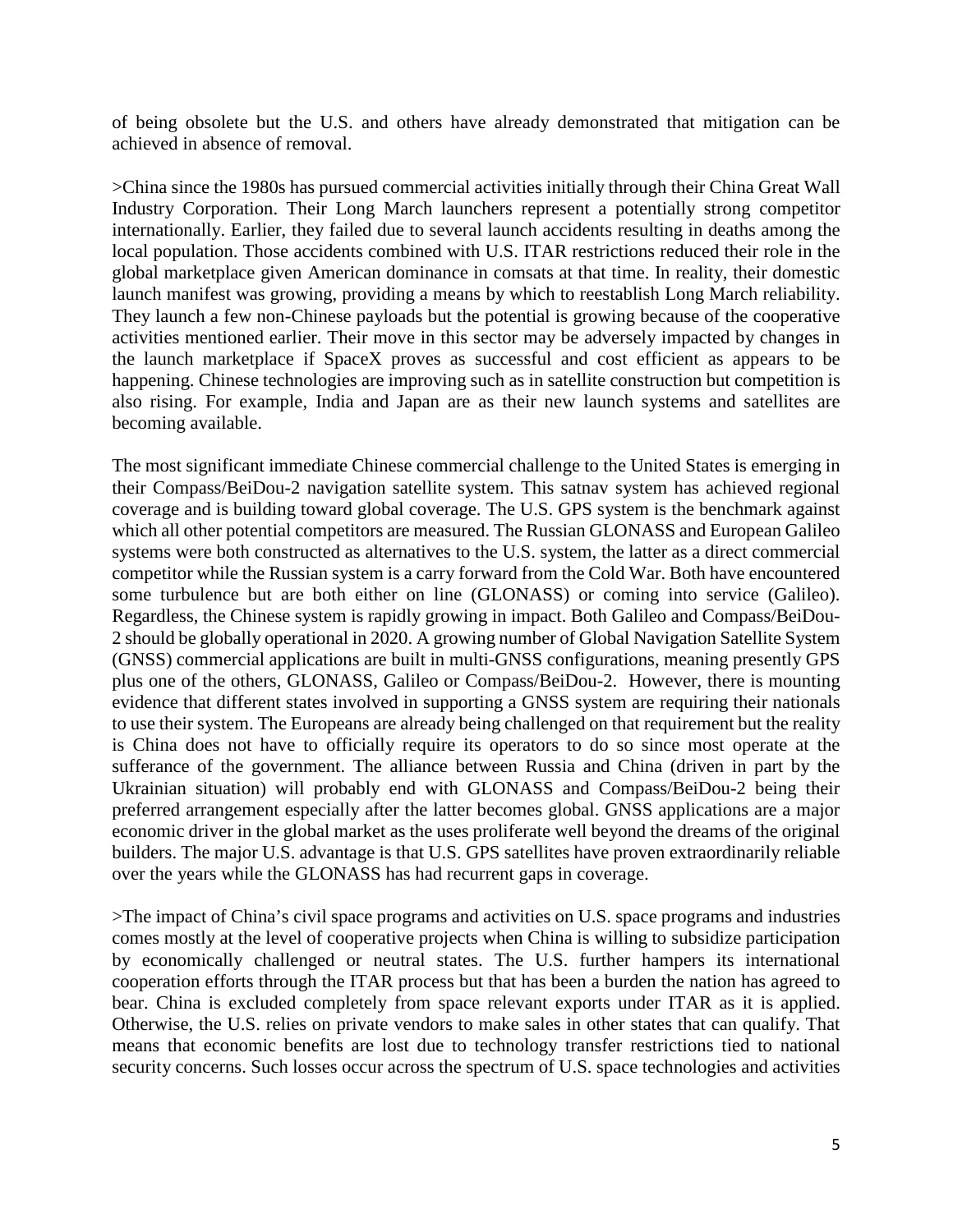which means solutions will be sector by sector or else sale by sale. That may be a bearable cost but one must insure the review process is both timely and relevant.

> Recommendations are few given the ongoing international situation between China and the United States as rivals:

- 1. As suggested above, the ban on NASA interacting with China should be addressed so that more nuanced decisions can be made regarding what cooperation with China is deemed possible given security and economic concerns. The reality is that the United States may find itself outside many future civil space programs which will likely be cooperative rather than standalone by the United States. China is actively working to pull others into their orbit, a competition the United States is in effect ignoring or saying that nothing can be done. Also, the United States cooperated with the Soviets earlier, indicating that security concerns can be addressed successfully.
- 2. A more general but relevant recommendation is that the U.S. needs to decide what it plans on doing regarding our civil space program, the commercial aspect is well underway and moving to the next level of international competitiveness. NASA and other government programs need a stronger sense of direction supported by actual budgets moving forward in time. Understanding that Congress wishes to retain power of the purse, the necessity is that we as a nation generate a path to the future (with the possibility of detours) regarding our space program. Otherwise, we will continually meander forward and waste scarce fiscal resources and professional talent in a continual trip to nowhere. Supposedly, reaching orbit meant the entire solar system and universe was open to us that has not happened.
- 3. More broadly, the United States must systematically review its ITAR policy in order to maximize trade options while maintaining necessary security restrictions. The major changes involve improving the capacity to review and decide on requests more quickly. The international space marketplace is evolving quickly and the United States must work to remain competitive. Markets once lost are difficult to recover especially given the quickness with which change is occurring globally.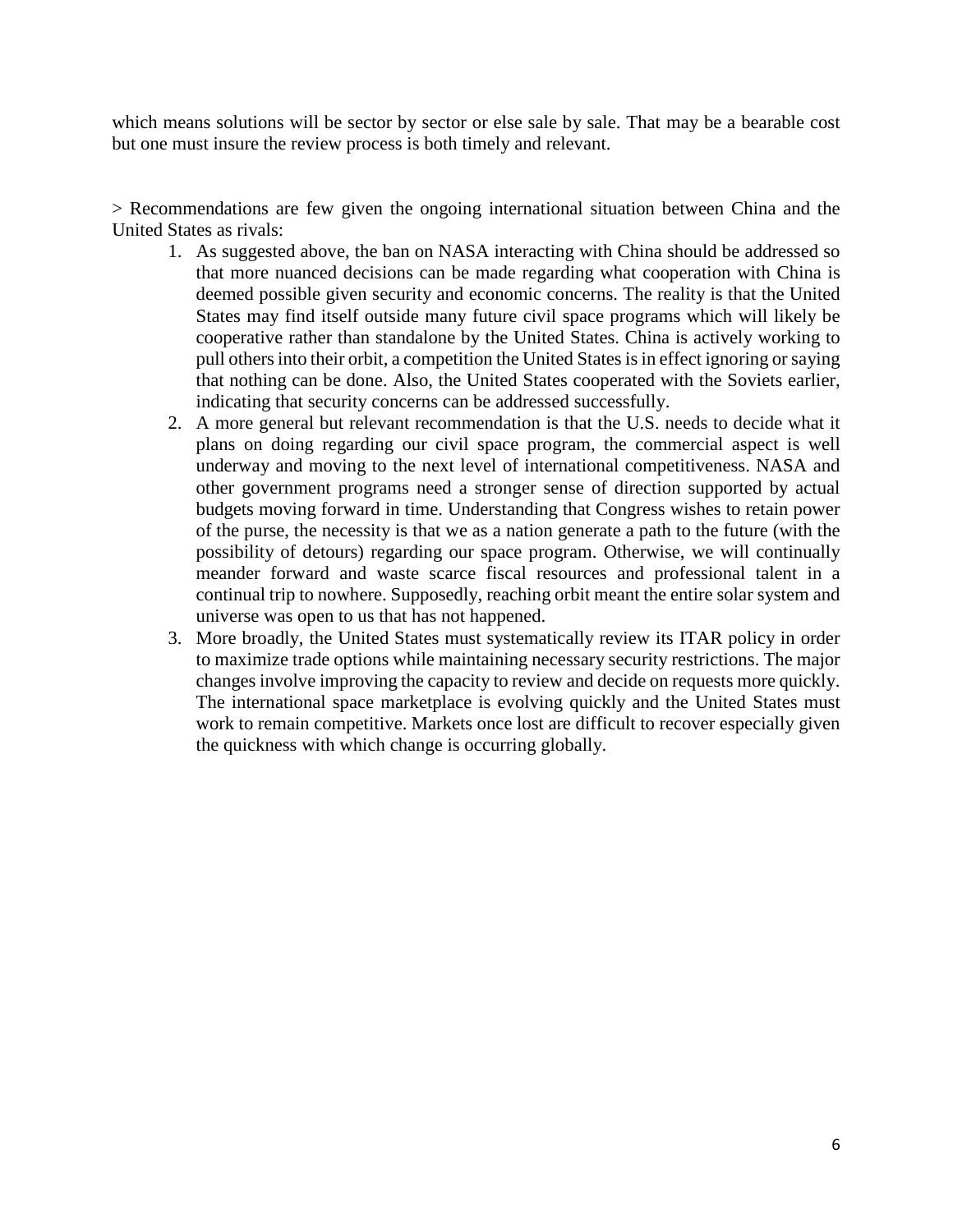| <b>Fiscal Year</b> | <b>NASA Budget</b> | <b>Percent Change</b> | <b>Percentage Federal</b> |
|--------------------|--------------------|-----------------------|---------------------------|
|                    | (current dollars,  |                       | <b>Government Outlays</b> |
|                    | millions)          |                       |                           |
| 1959               | 145                | $\blacksquare$        | 0.1                       |
| 1960               | 401                | 177%                  | 0.5                       |
| 1961               | 744                | 85.5                  | 0.9                       |
| 1962               | 1,257              | 69                    | 1.2                       |
| 1963               | 2,552              | 103                   | 2.3                       |
| 1964               | 4,171              | 63.4                  | 3.5                       |
| 1965               | 5,092              | 22.1                  | 4.3                       |
| 1966               | 5,933              | 16.5                  | 4.4                       |
| 1967               | 5,425              | $-8.6$                | 3.4                       |
| 1968               | 4,722              | $-13.0$               | 2.7                       |
| 1969               | 4,251              | $-10.0$               | 2.3                       |
| 1970               | 3,752              | $-11.7$               | 1.9                       |
| 1971               | 3,382              | $-9.9$                | 1.6                       |
| 1972               | 3,423              | 1.2                   | 1.5                       |
| 1973               | 3,312              | $-3.2$                | 1.3                       |
| 1974               | 3,255              | $-1.7$                | 1.2                       |
| 1975               | 3,269              | 0.4                   | 1.0                       |
| 1976               | 3,671              | 12.3                  | 1.0                       |
| 1977               | 4,002              | 9.0                   | $1.0$                     |
| 1978               | 4,164              | 4.0                   | 0.9                       |
| 1979               | 4,380              | 5.2                   | 0.9                       |
| 1980               | 4,959              | 13.2                  | 0.8                       |
| 1981               | 5,537              | 11.7                  | 0.8                       |
| 1982               | 6,155              | $11.1\,$              | 0.8                       |
| 1983               | 6,853              | 11.3                  | 0.8                       |
| 1984               | 7,055              | 2.9                   | 0.8                       |
| 1985               | 7,251              | 2.8                   | 0.8                       |
| 1986               | 7,403              | 2.1                   | 0.7                       |
| 1987               | 7,591              | 2.5                   | 0.8                       |
| 1988               | 9,092              | 19.8                  | 0.9                       |
| 1989               | 11,036             | 21.4                  | 1.0                       |
| 1990               | 12,429             | 13.6                  | $1.0\,$                   |

**Table 1\*1 NASA Budget Historical Current Dollars FY 1959-2010**